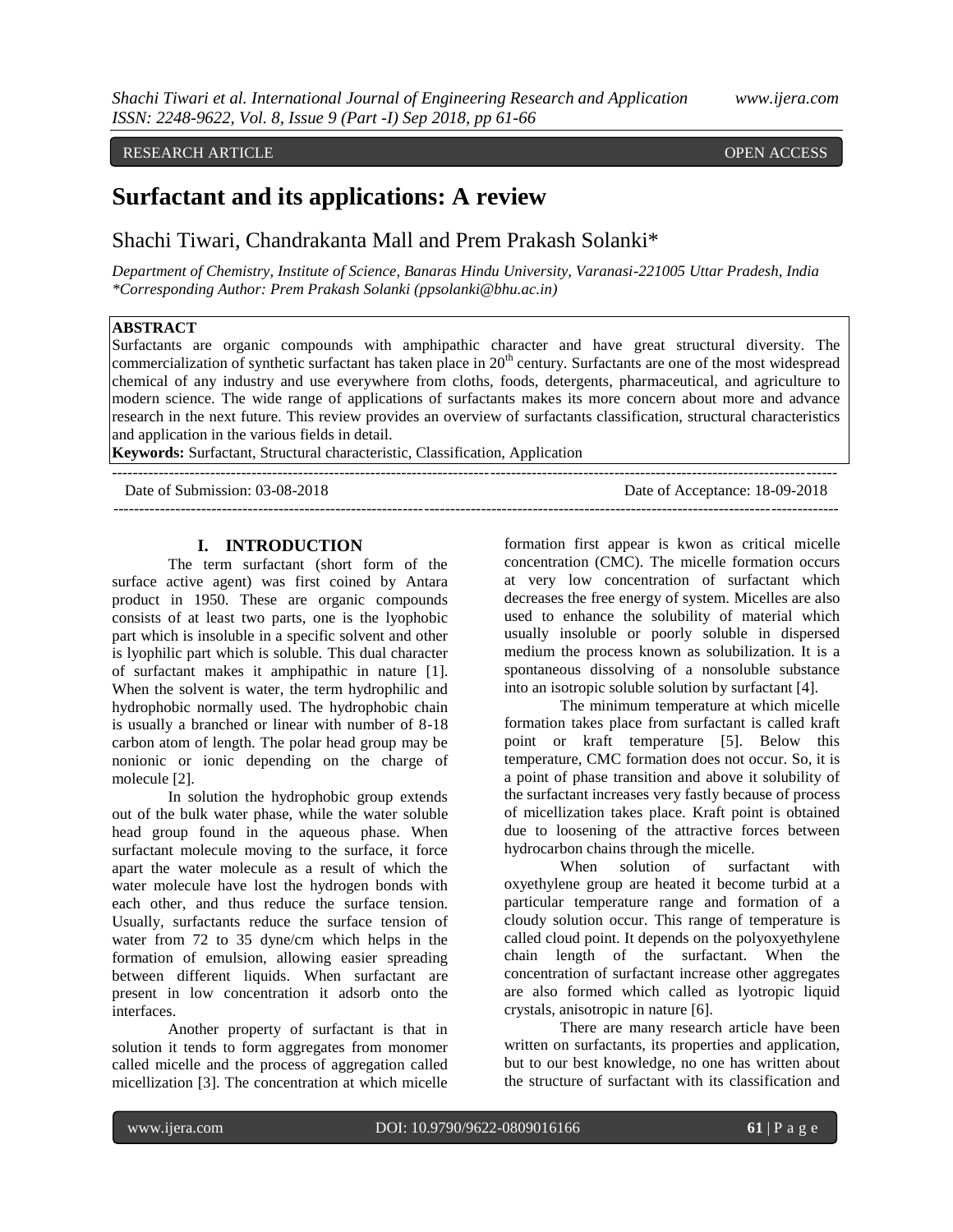application in different field, simultaneously. In present work, our aim is to provide a systematic classification, important structural features and different application of surfactant in detail. This type of review article may be useful to researchers engaged in the field of surfactant and its application.

# **II. CLASSIFICATION**

A systematic classification of surfactant is given in **Fig. 1** on the basis of charge carrying by the polar (hydrophilic) part of the surfactant molecule and the literature study. Generally surfactants are four types, which are as follows:

(i) Cationic: The hydrophilic group carry a positive charge, for example quaternary ammonium chloride,  $RNCH<sub>3</sub>)<sub>3</sub><sup>+</sup>Cl<sup>-</sup>.$ 

(ii) Anionic: The hydrophilic group carry a negative charge, for example alkylbenzene sulfonate,  $RC_6H_4SO_3^-Na^+.$ 

(iii) Nonionic: The hydrophilic group carry no apparent ionic charge for example polyoxyethylenated alkylphenol  $R(OC<sub>2</sub>H<sub>4</sub>)<sub>x</sub>OH.$ 

(iv) Zwitterionic: The hydrophilic group carry both positive and negative charge for example sulfobetaine,  $RN^+(CH_3)_2CH_2CH_2SO_3$ .



**Figure 1:** Systematic classification of surfactants**.**

# **III. STRUCTURAL CHARACTERISTICS OF SURFACTANT**

Surfactants have a distinctive amphipathic molecular structure, made up of lyophilic and lyophobic group. This dual character of surfactant causes reduction of surface tension and orientation of the molecule at the surface with its hydrophilic group in the aqueous phase and hydrophobic group away from it.

**Change of nature of surface by use of surfactant:** The naturally occurring surfaces are negative charge and when it has to be converts in positive charge, a cationic surfactant should be used. Because a cationic surfactant absorb on a negatively charged surface and then reduction in the charge on the surface occur. Similarly, for making a cationic surfaces into anionic charge, the anionic surfactant should be used which reduces the charge on the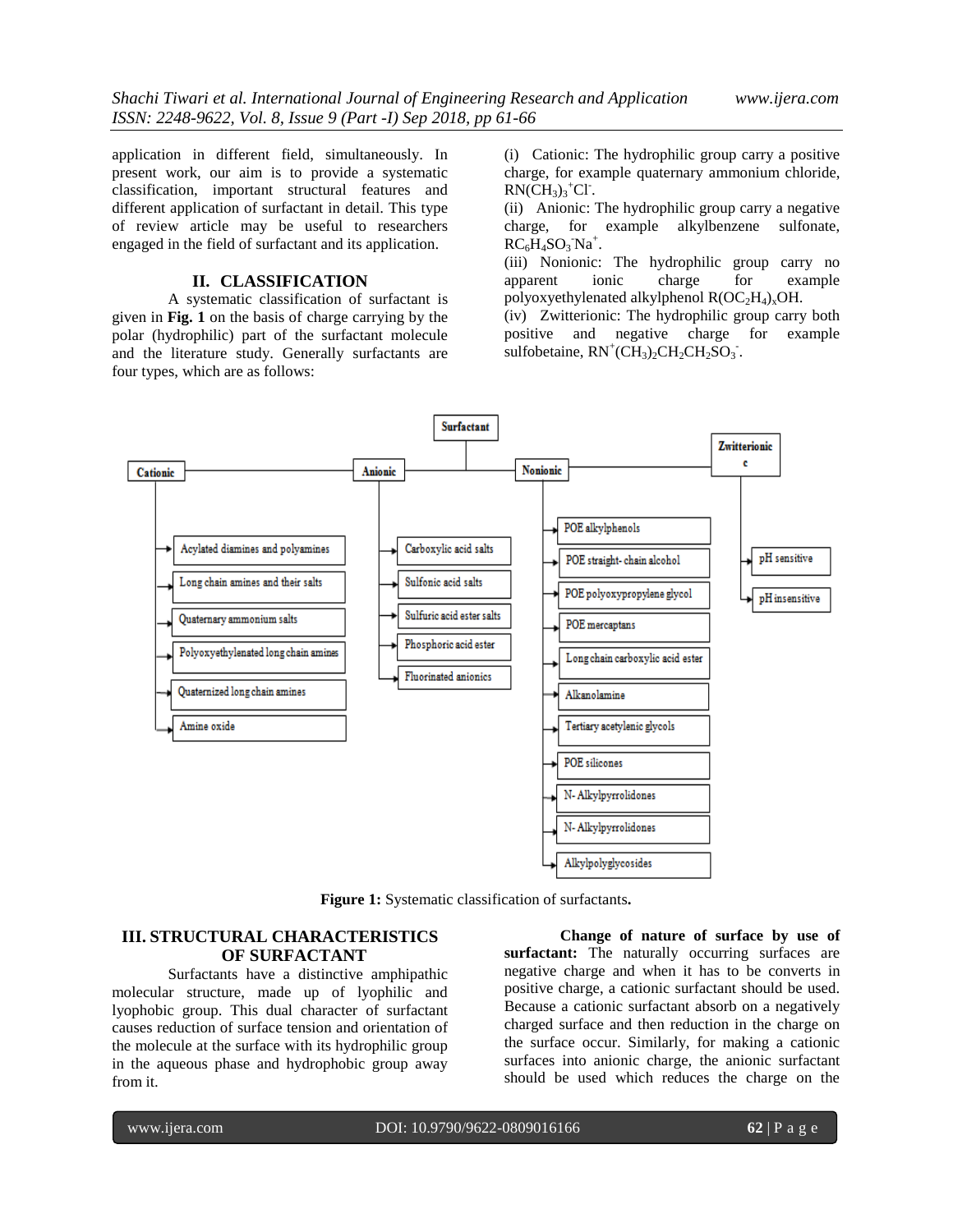surface and make it negatively charge. However, nonionic surfactant has both hydrophobic and hydrophilic groups; so, direction of it depends on the nature of surface and usually does not alter the charge of surface sufficiently. Amphoteric surfactant have both positive and negative charges, so it have capability to adsorb on both positively and negatively charged surfaces without changing charge of surface.

**Effect of solvent on surfactant molecule:** Different solvent affects the chemical structure of surfactant molecule differently. When water (aqueous) is used as a solvent, ionic group can act as lyophilic group; however, in nonpolar solvent like heptanes, ionic group may works as lyophobic group.

**Effect of change in nature of hydrophobic group on surfactant:** The chemical as well as physical properties of surfactants changes with the change in nature of hydrophobic group which are as follows:

*Branching or unsaturation*: The addition and increase of unsaturation or branching in hydrophobic group can (i) increase thermal instability, (ii) reduce biodegradability, (iii) bring oxidation, (iv) enhance solubility of surfactant in aqueous solution and organic solvent and (v) reduce the melting point of surfactant.

*Length of hydrophobic group*: Increase in length of hydrophobic group can (i) reduce water solubility, (ii) bring close packing of surfactant, (iii) enhance micellization tendency and (iv) enhance surfactant sensitivity.

*Aromatic group*: Existence of aromatic group can (i) enhance the adsorption of surfactant (ii) reduce its biodegradability and (iii) bring lose surfactant packing [7].

When surfactant molecules have two alkyl chains and phospholipids then they form vesicles. The vesicles made up of ionic surfactant are used as membrane models [8]. Hence, the structure of surfactant provide it important properties which make it one of the most important and versatile chemical of recent areas of industries. The diversity of structure of surfactant and changes its properties with conditions provide it large application in different field of our daily life to modern science.

# **IV. APPLICATIONS**

Surfactant constitutes one of the important parts of personal care product, laundry detergent, oil recovery industries, food, agriculture and nanotechnology etc. There are different kinds of surfactants, but mostly cationic, anionic and nonionic used in the various applications.

#### **4.1 Detergent**

A detergent is an efficient cleaning product because it made up of one or more surfactants with other chemicals. Where the role of surfactant is function as to remove dirt from cloths, skin and household article especially of kitchen and bathrooms. It breaks down the interface between oil and water and thus holds dirt, oil in suspension. By this way it allows their removal. Surfactants are able to perform this action because they contain both a hydrophilic and hydrophobic group. From ancient time, soap has been prepared with the saponification of glycerides oils and fats with NaOH or KOH and by product obtain in the form of glycerol. Soaps are the best detergent, but have sensitive to acid pH and hard water.

A surfactant to act as good detergent, it must possess good wetting agent, a good solubilizing agent and have capacity to remove oil from washing fluid. The additives which used in detergents are builders, brighteners, anti redeposition agents and co surfactant. These are added in detergents because it cannot work alone practically.

Alkyl benzene sulfonate is used with some more surfactants in laundry detergents and powder such as Surf, Daz, Airel etc [9]. Alkyl sulfates are used in detergent products especially liquid contain alkyl sulfates and it also used in toothpaste [10]. Alkyl ether sulfates are used in shampoos; shower gels, dishwashing liquids etc. because they are milder to skin than alkyl sulfates. Mono alkyl quaternary surfactants are used as fabric softners. Esterquats give detergents to their fabric softening qualities [11].

Nonionic surfactants do not react with impurities of hard water (Ca and Mg). These are more useful to replace organic dirt and oil in comparison to anionic. Nonionic surfactants are used in fabrics washing detergents, in emulsion polymerization, agrochemical formulation and in various industrial processes. Amphoteric surfactants are very mild so used in shampoos, cosmetics and have pH balance properties

# **4.2 Oil recovery**

Various surfactants have been used for oil recovery process. Some important classes of surfactants which are used at laboratory scale are given as below.

Anionic surfactants are the most commonly used surfactant for oil recovery. Carboxylate, sulfates and sulfonates are three classes of anionic surfactants used in oil recovery process. Sulfonate surfactants like petrolium sulfonates, internal olefin sulfonates,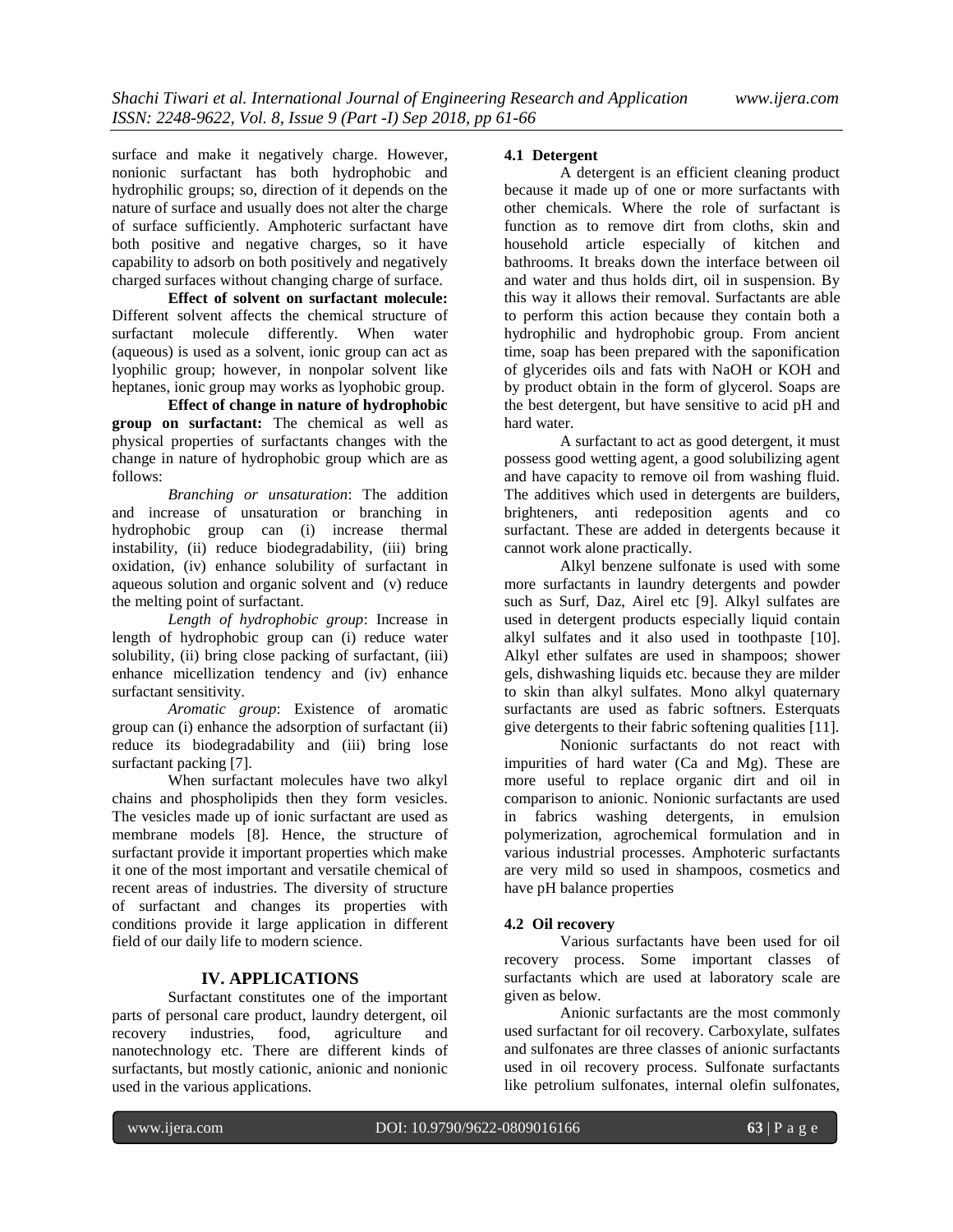synthetic sulfonates and alkoxy sulfonates have been most widely used surfactant. Sulfate surfactants which have been used for oil recovery process are alcohol propoxy sulfates [12], alkyl ether sulfates, tristyrylphenol alkoxysulfate surfactant [13] and dodecyl alkyl sulfates [14]. Carboxylate surfactant has stability at high temperature in both alkaline and acidic pH. Ethylene carboxylates have good salt tolerance, thermal stability and high solubility in water.

The solubility of nonionic surfactants has been affected by number of factors like hydrogen bonding and van der Waals interactions. They do not ionize in water. However, they have good tolerance for high salinity. Some examples of nonionic surfactant are polyoxyethylene stearyl ether, nonylphenol, propylene glycol monostearate, alcohol ethoxystearate etc.

Zwitterionic surfactants have ability to tolerate high temperature. They have very low CMC value. So, they are useful under tough reservoir condition [15]. Some important amphoteric surfactant are hydroxyl sulfonate, alkyldimethylpropane sultain and lauryl amido propyl betaine.

Since, oil recovery process have been done in sandstone reservoir where cationic surfactants are not useful due to their high adsorption so they are least evaluated for oil recovery applications. They have been used in combined form with anionic surfactants. Some common cationic surfactants used in oil recovery are cetylpyridinium chloride and dodecyl trimethylammonium chlorides.

#### **4.3 Food**

In production of food items, surfactants are used in solubilization of oil, liquor emulsification, extraction of cholesterol. Non ionic surfactants have most common type of surfactant used in food industries as food emulsifier. Low mass surfactant have high mobility at the interface and useful in decreasing interfacial tension. So, they frequently coat the freshly created oil water interface in emulsification process. Lecithin, monoglycerides and glycolipids are typical examples. Surfactant with high mass covers protein and polysaccharide group. The opposite charge on the protein binds to head group of surfactant.

Small molecule of surfactant and polysaccharides are two important groups of surfactant which used in stabilization of emulsions and great potential application in the food [16]. The most common example is in ice cream as the air cell formation [17]. Sorbitan esters, diglycerides decrease

the interfacial tension between fat globules and surrounding liquid phase. Quality of a beer is also optimizes by foam of the dispensed beer. A good beer can be identified by the stability of foam. This stabilization occurs from amphipathic polypeptides from malt and bitter compound. The foam of beer has a smaller drainage rate because of not joining the pressure of two interfaces in close proximity. Beer that contains smaller bubbles with uniform size has comparatively stable foam.

Surfactant also play an important role in production of edible coating which is probablly ethanol based shellac and corn zein coating. These are required to form a dispersion of the coating particles, which allows proper wetting and adhesion over the candy surface. Stability of fat obtained by crystals modifiers, emulsifiers like monoglycerides, lactic acid, esters of monoglycerides, sorbitan monostearate etc [18].

#### **4.4 Agriculture**

The surface tension of the spray solution of herbicides, pesticides and fungicides also decrease by use of surfactant, to allow more intimate contact between the plant surfaces and spray droplet. It brings pesticides into close contact with surface of leaf [19] and thus, pesticides are used as a crop protector. Ethoxylated alcohol, alkylphenols, alkylamines and sorbitan are typical surfactants used in pesticides. Organosilicones surfactants have been used in commercial spray.

### **4.5 Nanotechnology**

The important property of surfactant is to reduce interfacial tension and hence prevent coalescence of newly formed drops. Application of surfactant creates a smaller efficiency which diminishes recoalescence. The mixture of surfactant which reduces the surface tension can be used in preparation of nanoparticles. Silver nanoparticles can be obtained in microemulsion with various combinations of Brij 30 and anionic surfactant aerosol-OT. Synthesis of bimetal nanofibers can be done in presence of cetyltrimethylammoniumbromide (CTAB), which function as to control the phase structure and morphology of the product. Sodium dodecyl benzene sulfonate used as morphology directing agent. Nanoparticles can also be obtained from micellar solutions of anionic surfactants. The most widely used surfactants are dodecyl sulfate. Copper nanoparticle can be synthesising from copper dodecyl sulfate. CdSe nanoparticle have synthesized in presence of gemini surfactant (made up of two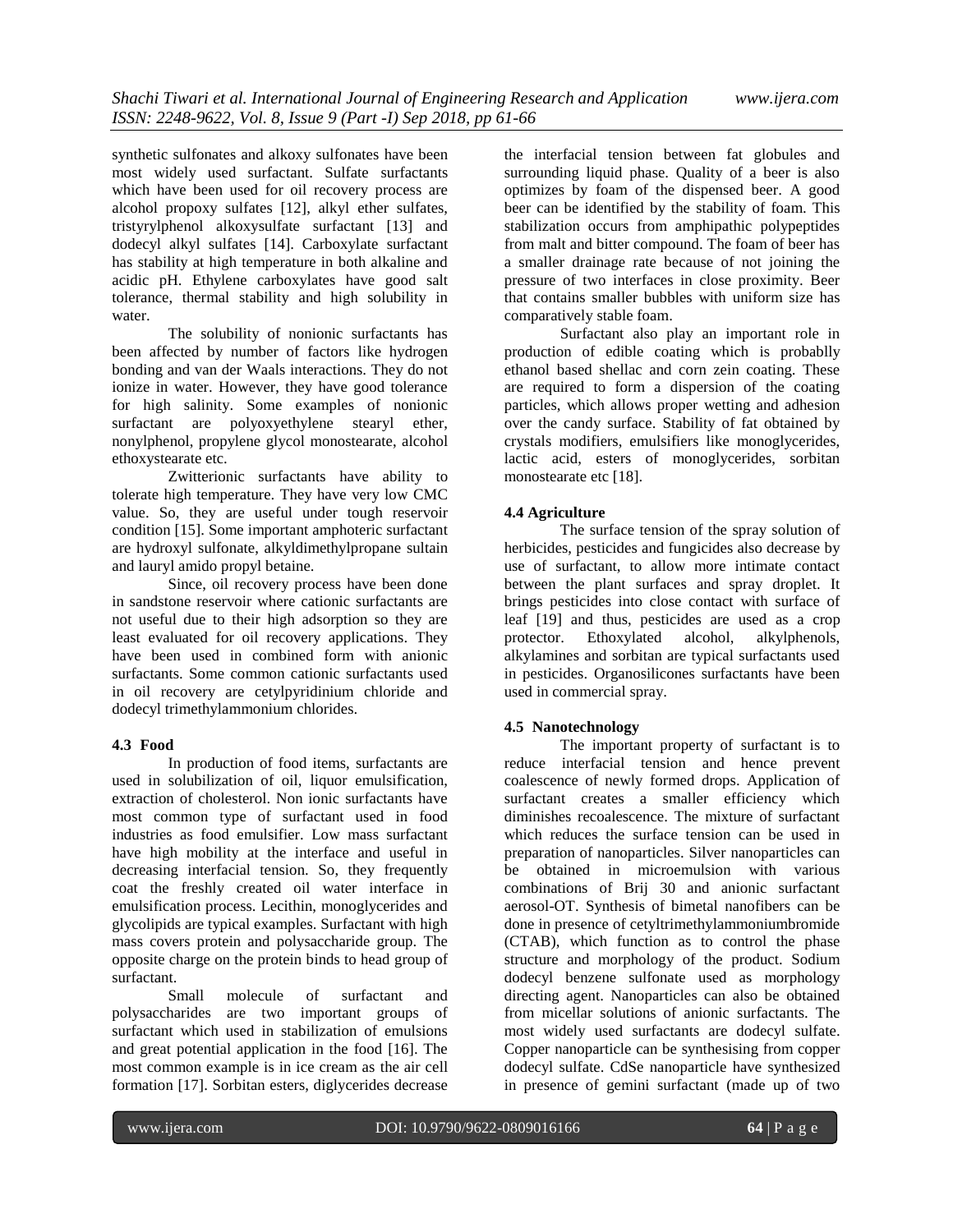conventional surfactant molecule chemically bonded together by a spacer) 1, 10-bis (alphahexadecyl pyridine) as a soft template. NiO nanoparticle can be synthesized in presence of polymeric and cationic (CTAB) surfactant which affects distribution of particle size.  $Sb<sub>2</sub>O<sub>3</sub>$  nanowires, nanotubes have been synthesized in mild condition with use of CTAB. Gold nanoparticles have been synthesized with the use of gemini surfactant which function as a phase transfer reagent [20].

The present paper provides characteristics properties of surfactant, its classification, structural features and application in different fields. Thus, this type of study may be helpful to provide important information about surfactant and its applications in the different fields.

#### **V. CONCLUSIONS**

Some interesting features about surfactant have been discussed. The adsorption of surfactant molecule at the interface is a spontaneous process, as a result of which the interfacial tension decrease and it make surfactant useful in different process. Classification of surfactant provides information about types of surfactant based on hydrophilic group. The wide range of potential applications of surfactants in various field are discussed here which suggest that surfactant plays a very important role in most of industries like detergent, food, agriculture and modern science like nanotechnology. The easy availability of raw material and low production cost make it one of the most required products of our industries. Thus, the widespread applications of surfactant make it an important material for the study.

The surfactant science is now properly mature discipline; however, there is still some space for new molecule synthesis for special purpose and recent applications such as synthesis of nanoparticle and consumer products which are environment friendly.

#### **ACKNOWLEDGEMENT**

The authors are thankful to the Department of Chemistry, Institute of Science, Banaras Hindu University, Varanasi for providing all necessary facilities. One of the authors (CM) is acknowledge the University Grants Commission, New Delhi for financial assistant as Senior Research Fellowship.

#### **REFERENCES**

[1]. Moroi Y. Micelles: theoretical and applied aspects. New York, Plenum Publishing Corporation. 1992.

- [2]. Holmberg K, Jonson B, Kronberg B, Lindman B. Surfactant and polymer in aqueous solution. 2<sup>nd</sup> Ed. Wiley, Chichester, 2003.
- [3]. Chandra N, Mishra S, Chandra B, Tamta K, Kandpal ND, Joshi R. Micellization of sodium lauryl sulphate in aqueous sodium malonate solution. Der Chemica Sinica. 2014; 5: 44-50.
- [4]. Singh R. Solubilization of organic dyes in surfactants micelles. Div Appl Surface Chem. 2012: 1-45.
- [5]. Manojlovic JZ. The kraft temperature of surfactant solution. Therm Sci. 2012; 16: 31- 40.
- [6]. Tiddy GJT. Surfactant-water liquid crystals phases. Physical Rept. 1980; 57: 1-46.
- [7]. Milton J. Rosen. Surfactant and interfacial phenomena, III Ed. New York, A John Wiley & Sons, Inc, Publication, 2004.
- [8]. Hofland HEJ, Bouwstra JA, Gooris GS, Spies F, Talsma H, Junginger HE. Nonionic surfactant vesicles: a study of vesicles formation, characterization and stability. J Colloid Interfaces Sci. 1993; 161: 366-376.
- [9]. Duarte JCS, Oliveira LL, Mayor MS, Okada DY, Varesche MBA. Degradation of detergent (linear alkyl benzene sulfonate) in an anaerobic stirred sequencing- batch reactor containing granular biomass, Int Biodeterior Biodegradation. 2010; 64: 129-134.
- [10]. Paul C, Kitchin MS, Graham WC. Sodium alkyl sulfates as a detergent in tooth paste, J Amer Dent Assoc. 1937; 24:736-755.
- [11]. Mishra S, Tyagi VK, Ester quats: The novel class of cationics fabric softners. J Oleo Sci. 2007; 56: 269-276.
- [12]. Levitt D, Jackson A, Heinson C, Britton LN, Malik T, Dwarakanath V, Pope GA. Identification and evaluation of highperformance EOR surfactant. SPE Resrerv Eval Eng. 2006; 12: 243-253.
- [13]. Liyanage P, Solariraj Linnemeyer H, Kim DH, Weerasooriya U, Pope GA. Alkaline surfactant polymer flooding using a novel class of large hydrophobe surfactants. SPE. Improved Oil Recovery Symposium, SPE-154274-MS, April 14-18, 2012
- [14]. Ko KM, Chon BH, Jang SB, Jang HY. Surfactant flooding characteristics of dodecyl alkyl sulfate for enhanced oil recovery. J Ind Eng Chem. 2014; 20: 228-233.
- [15]. Lu W, Bazin B, Ma D, Liu Q, Han D, Wu K. Static and dynamic adsorption of anionic and amphoteric surfactants with and without the